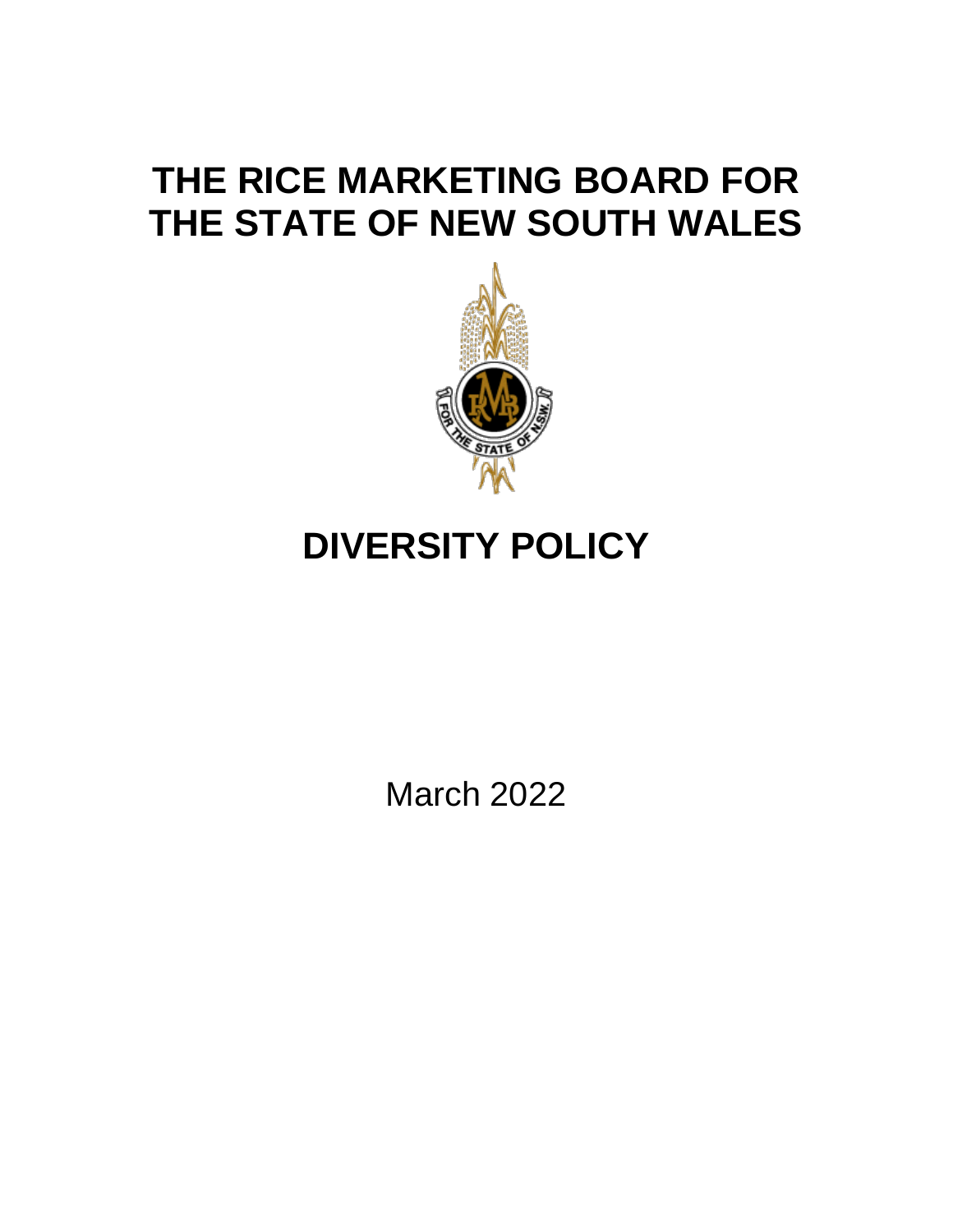### **THE RICE MARKETING BOARD FOR THE STATE OF NEW SOUTH WALES DIVERSITY POLICY**

#### **Policy**

Having diverse leadership ensures the Rice Marketing Board for the State of New South Wales ('the Board') represents the community it serves.

The Board promotes equal opportunity that removes barriers to the participation and promotion of services by recognising that each individual is unique and brings differences that are treated inclusively by all Board Members and Board employees.

The Board is committed to promoting diversity in the following areas:

- 1. Diversity in the workplace. The Board supports the NSW Public Sector principles of cultural diversity, equity and ethical practice, and a healthy, safe and fair workplace.
- 2. Diversity in its dealings with stakeholders. All people have the right to be treated with dignity and respect as individuals, and to be consulted to determine the level and type of adjustment for their individual needs. This includes NSW rice growers, Authorised Buyers, NSW government employees and all other people that the Board may deal with.

**"Diversity"** means understanding that each individual is unique and brings differences that include race, ethnicity, gender, sexual orientation, socioeconomic status, age, physical abilities, religious beliefs, political beliefs and other ideologies.

#### **Authority and Legislation**

The Board is constituted under the *Rice Marketing Act 1983* (the Act). The *Rice Marketing Regulation* provides further instruction on matters pertaining to the Board. The Board is subject to the direction of the Minister for Primary Industries.

The NSW Premier's diversity priority is to drive public sector diversity by 2025 through having 50% of senior leadership roles held by women, increasing the number of Aboriginal people in senior leadership roles and ensuring 5.6% of government sector roles are held by people with a disability.

*The NSW Disability Inclusion Act 2014* continues the government's commitment to improving the lives of people with disability and reaffirms the state-wide focus on building a truly inclusive community. The Act creates an obligation for certain public authorities to develop Disability Inclusion Action Plans. While the Board is not required to prepare an Action Plan, it supports the principles of the NSW Department of Industry's Action Plan including its guiding principles covering